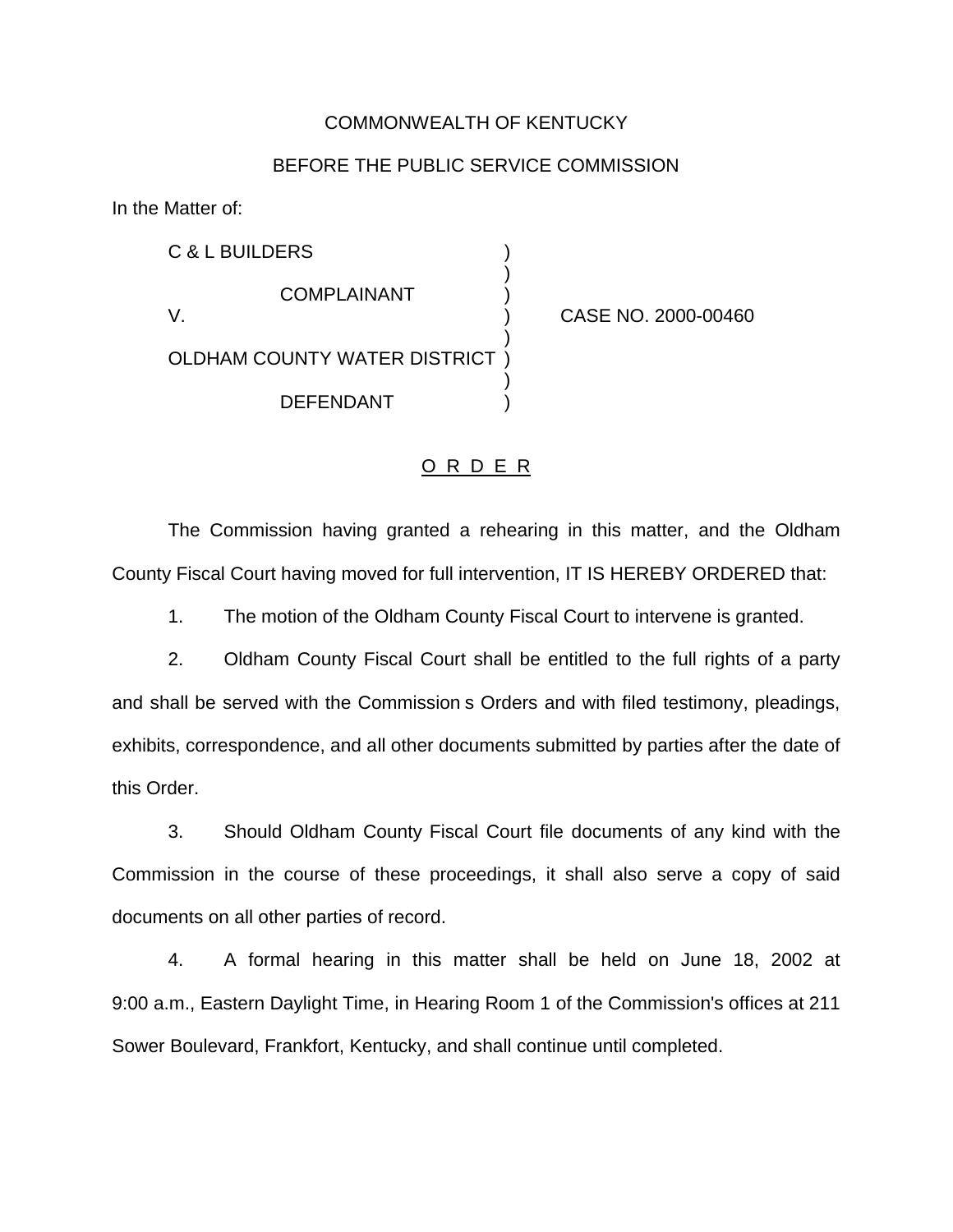5. On or before May 17, 2002, each party may serve upon any other party an initial request for production of documents and written interrogatories to be answered by the party served within 10 days of service.

6. On or before May 31, 2002, each party shall file with the Commission in verified form the direct testimony of each witness that it expects to call at the formal hearing.

7. On or before June 11, 2002, each party shall file with the Commission in verified form the testimony of each rebuttal witness that it expects to call at the formal hearing.

8. Direct examination of witnesses shall be limited to the authentication and adoption of that written testimony. No summarization of written testimony by the witness shall be permitted.

9. Witnesses who have filed written direct and rebuttal testimony shall present that testimony at the same sitting. Opposing parties may cross-examine such witnesses on both direct and rebuttal testimonies.

10. No opening statements shall be made at the hearing.

11. Within 15 days of the filing of the hearing transcript with the Commission, any party may submit a written brief. Briefs shall not exceed 25 pages in length.

12. Copies of all documents served upon any party shall be served upon all other parties and filed with the Commission.

13. Motions for extensions of time with respect to the schedule herein shall be made in writing and will be granted only upon a showing of good cause.

14. To be timely filed with the Commission, a document must be received by the Secretary of the Commission within the specified time for filing except that any

-2-